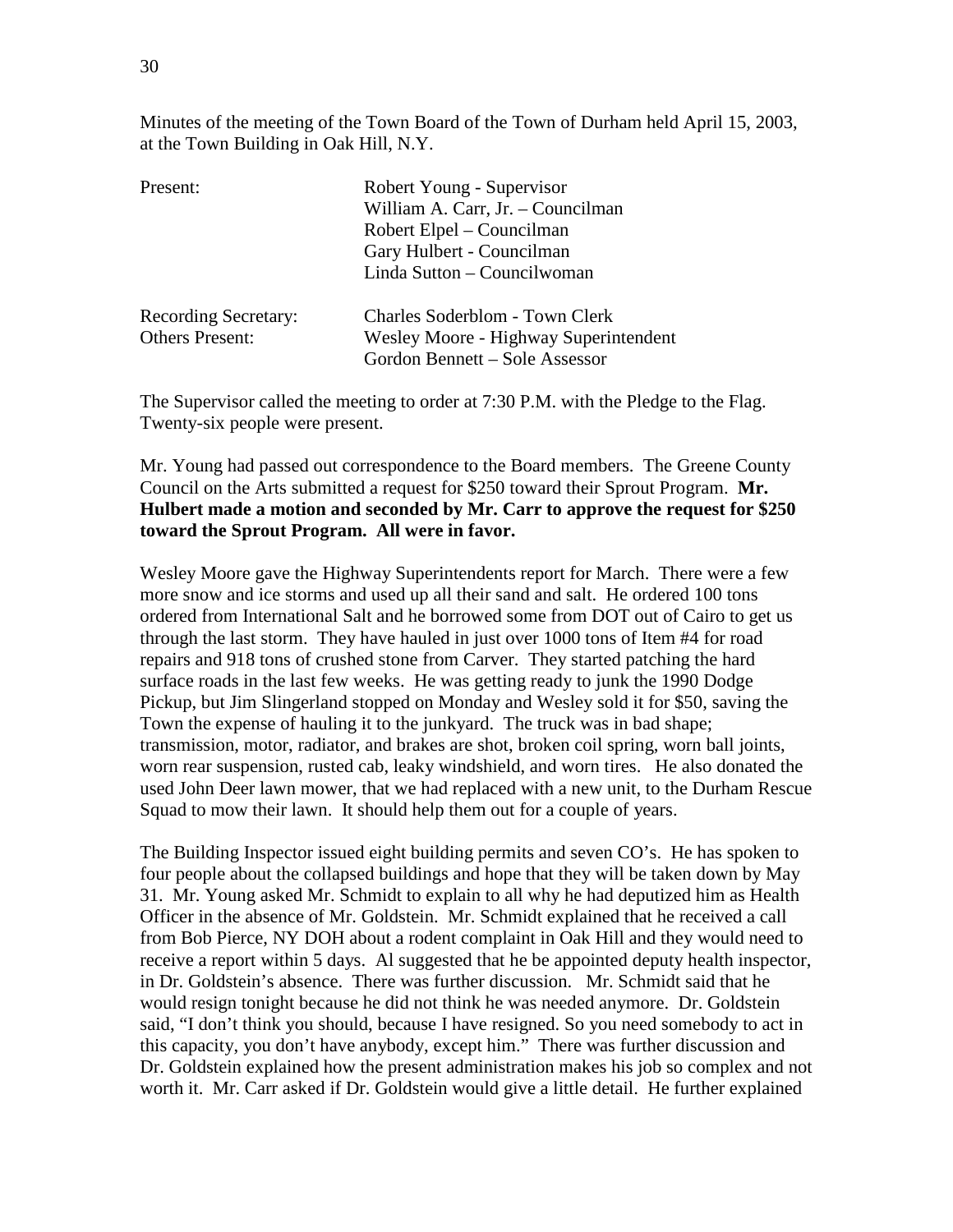that Mr. Young had contacted him and explained the rodent problem and that Mr. Schmidt was taking care of it. Mr. Goldstein asked if he was needed to do anything. Dr. Goldstein felt that the fact that people would use personal occurrences in his life as an excuse to advance their own agenda, has got him really teed off. He explained the solution to the rodent situation should be really simple. It is a situation that has been going on for a long time and the Town should address it. He started gathering information and then was told by Mr. Young that there wasn't anything for him to do. When he returned from Chicago, he received feedback from the State and the Town that said "I was either doddering on old age and unable to function, or else was not performing in a reasonable way". Al explained that with Dr. Goldstein away, Mr. Pierce told him that Mr. Young had the authority to deputize a Health Inspector. Mr. Carr said he had heard some rather disparaging comments about Dr. Goldstein and asked if it was true. There was further discussion. The rodent problem should be addressed but was not an emergency. The landowners should remove garbage, dog food dishes and clean up around their properties. Letters were written to the people in the area that informed them that the Town knew about the problem and some tips on rodent control. Dr. Goldstein recommended that the Town pick up the cost for the community abatement portion of the bill and individuals can clean their yard and set out traps. Mr. Carr expressed his opinion that it was unfortunate that Dr. Goldstein was dealt with in a way that did not accord him the dignity and consideration that he deserves after working with the Town and is very saddened by it and our great loss. Dr. Goldstein will be happy to continue working on the Emergency Preparedness Plan if needed. The next meeting is scheduled for April 24 at 7:00 PM. Mr. Young asked if Dr. Goldstein would stay on for another month. Dr. Goldstein said no.

The justice report was filed. Judge Tirpak brought up the fact that the Greenville Press printed an article regarding a grant for the judicial department that was supposedly missing. Karen said the judicial department had the grant application, which was given to the court clerk by Mr. Young. Mr. Cullie spoke to Terri and was given a copy. Karen has filled out her part of the grant and wanted to turn it in. The grant was turned over to Mr. Cullie.

Mr. Bennett, assessor, gave his report. All of the exemptions are processed and building permits; splits, merges and new construction have been collected and placed on the tentative roll. An increase in assessed value for residential properties has been applied to all 2002 assessments in the amount of 8%. Farm and vacant parcels have been increased by 7%. These changes are due to increased market value. The tentative roll will be signed by May 1, 2003. The change of assessment notices will be mailed to all increased properties about May 10, 2003. Grievance Day is May 29, 2003. Gordon asked if the Town Board felt a public meeting should be held to inform the public of the assessment increase. The Town Board did not think it was necessary.

The Board had received a copy of the Police Department report. Mr. Young explained that he had approached Mr. Marchesani to discuss a matter and Mr. Marchesani explained that he had something to do and left. Mr. Young asked if he had authority to ask the officers to handle a complaint. Sgt. Sutton explained that the best way to handle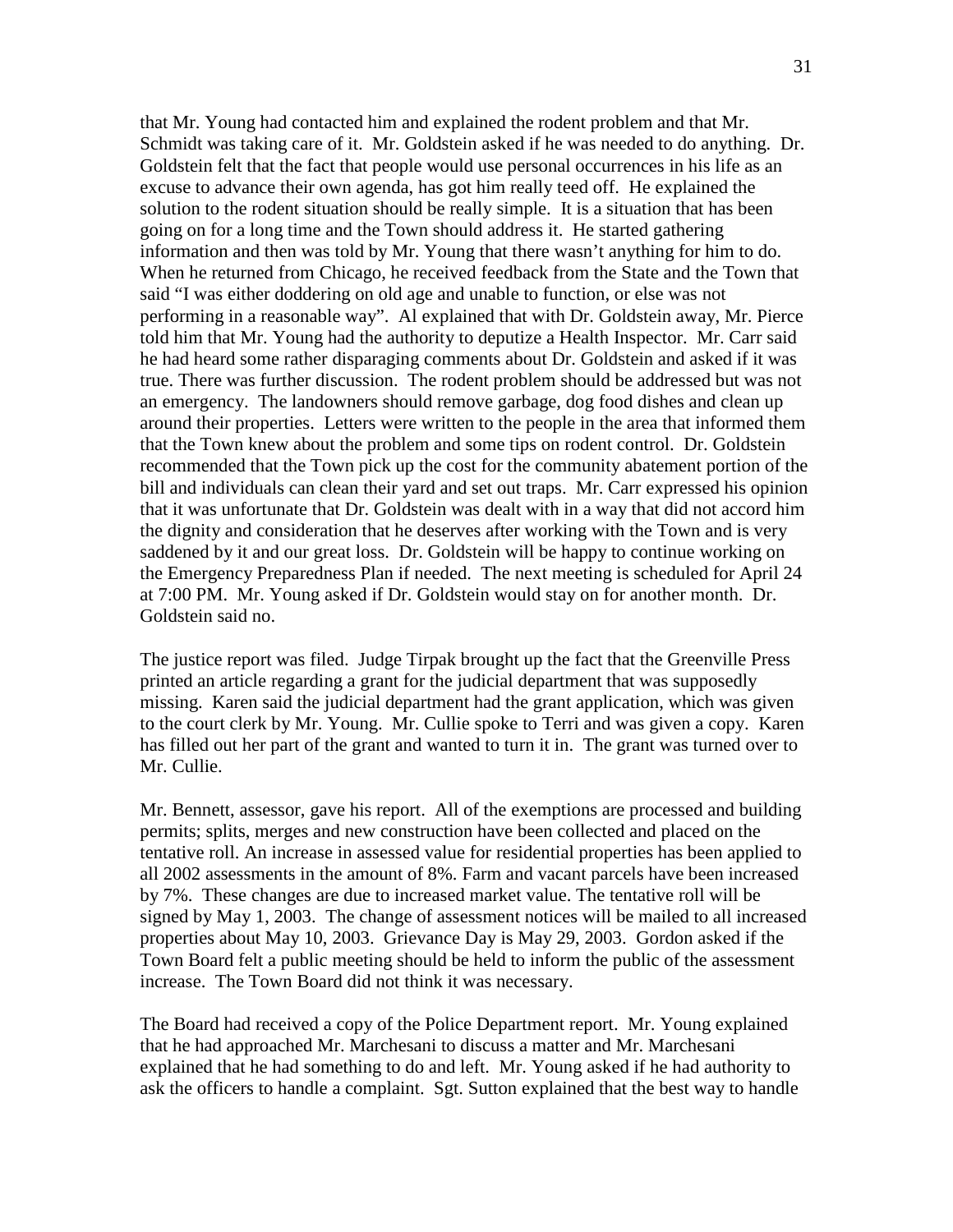complaints is to contact him and he will dispatch an officer to handle the complaint. Mr. Young claims that he has had difficulty getting a hold of the dispatcher and that he has received four complaints from others that they too could not get in touch with the Police Department. Mrs. Sutton explained that if people have tried to call they have not left a message on the machine for her to return. Mr. Young offered to give the names of the complainants; Sgt. Sutton suggested that he write the names down and give them to him. Mr. Young stated that, "he wanted to know what authority he has over Sgt. Sutton and the Police Department?" Sgt. Sutton responded, "Whatever the Town Board gives as authority." Mr. Carr interjected that, "Mr. Young probably doesn't enjoy the respect of the Police Department or of a number of other members of the community, and they have a tendency to want to avoid you because you have a tendency to confuse a lot of significant issues. On a good day you misquote them and on a bad day to denigrate them." Sgt. Sutton said they had 18 complaints including an extensive investigation handled by Mr. Marchesani arresting a forty year old woman for 8 or 9 charges in dealing with underage people providing drugs, sex and other things. Also, within the last five days, there have been two armed robberies in the county. Two individuals one big, one skinny, large handgun, masks and the car is hid are the only details available. Mr. Young requested to talk to Sgt. Sutton after the meeting.

The Dog Control officer report was received.

The tax collector reported that \$2,006,678.00 from 1980 parcels has been collected to date. They continue to collect until August. \$3,500.00 has been collected in penalties to date.

Mr. Young stated that he called today and was told that the grant submitted for the Police Department has been approved and asked if the Board wanted to approve the \$1,500.00 matching fund portion. Mr. Young stated that he had received a letter indicating that it was approved; however, when asked to show the letter to the Board he couldn't produce the letter, he mistakenly gave them the letter that the grant committee had sent to Senator Seward's office requesting the grant. Mr. Young stated that he spoke with Lynn Brooks from Senator Seward's office. The Board decided to wait to take further action until they received a formal letter indicating that the grant had been awarded.

Mr. Cullie reported that the Task Force has decided to combine the committees of the Task Force, Durham Library, and the Durham Parade and operate under the umbrella of the Durham Chamber of Commerce. Each committee would meet on its own and designate a committee chairperson. The chairperson would attend and give a report at the monthly Chamber meetings. The Durham Chamber of Commerce will report to the Town Board each month to inform the Board of the committees' activities. Monday, April 27 at 7:30 p.m. at the East Durham Fire House is the next monthly meeting.

The Library committee has received an estimate from the Cairo Library for support services, which we are approximately \$2,500.00 short. They are discussing possible fundraising efforts to obtain the necessary funds. They have a verbal agreement to start renting the space for the Library beginning in May.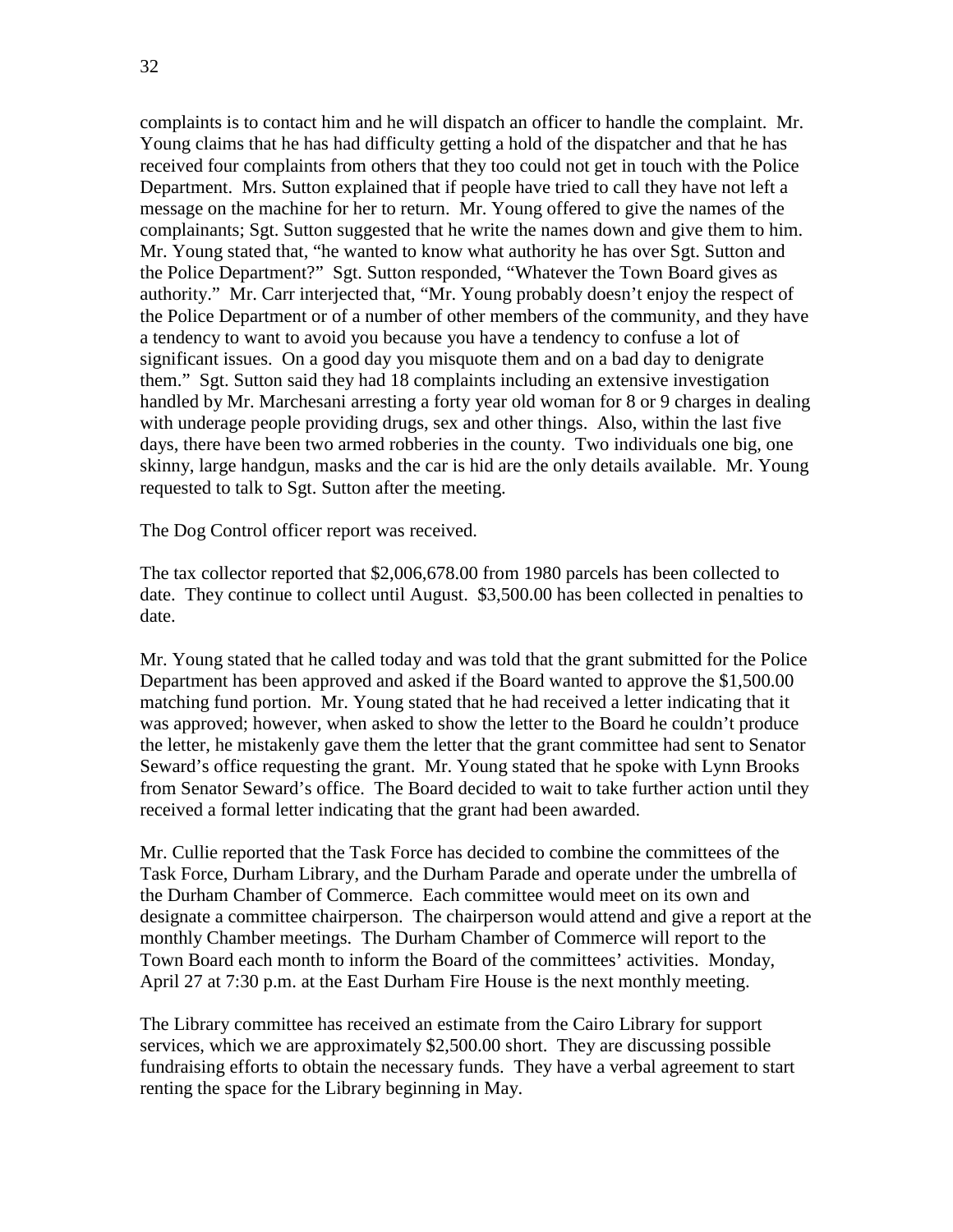Mr. Cullie asked what the Board's intentions were towards signing the contract for the Fourth of July fireworks. Mr. Young, prior to the meeting had told him that he had no intentions of signing the contract and believed that the funds could be used elsewhere in the budget. The Board discussed the fact that the funds were in the budget, that the Chamber of Commerce pays half of the \$2,500.00 fee and that this would be the ninth year the Town has provided the event for the enjoyment of the people of the Town. Mr. Young stated that he researched this and he had spoken with the Handel family who had done the fireworks for the Christmas in Durham at no cost to the Town. The Handel family does not wish to get involved in the Fourth of July Fireworks. Mr. Young made the motion that we sign the contract presented, as the Chamber would pay half of the fee. Mr. Carr asked Mr. Young to clarify his thinking on this, that he was considering working with someone else. Mr. Young stated that he was planning to get three bids. Mr. Carr commented that that was worthy however, now he (Young) has no problem with moving forward. Mr. Young responded he had no problem and if someone made a motion he would sign the contract. **Mr. Young made the motion seconded by Mr. Hulbert with all in favor to sign the fireworks contract.**

Mr. Cullie reported that the Historical Commission reviewed a request from a Cornwallville resident for certificate of appropriateness. The resident needs to provide additional information on the site to the commission before a decision can be reached.

The Historical Commission had a plaque made to recognize Dan Cornwall, the founder of Cornwallville, as well as a Captain in the Revolutionary Army. There will be a dedication service at a future date.

## **Mr. Hulbert offered the following resolution and moved its adoption:**

## **REQUEST FOR DESIGNATION OF THE TOWN OF DURHAM AS A GREENWAY COMMUMTY**

**WHEREAS**, the Hudson River Valley Greenway Act, hereinafter, the "Greenway Act") Chapter 748 of the Laws of 1991, has as a legislative goal the establishment of the Greenway Compact, a process for voluntary regional cooperation and decision making among the communities of the Hudson River Valley, and

**WHEREAS,** the process and programs that will comprise the Compact are under development, and

**WHEREAS**, communities may participate in the initiation and implementation of the compact process, and

**WHEREAS**, the Town of Durham is situated in the Greenway area as it was officially designated in the Greenway Act and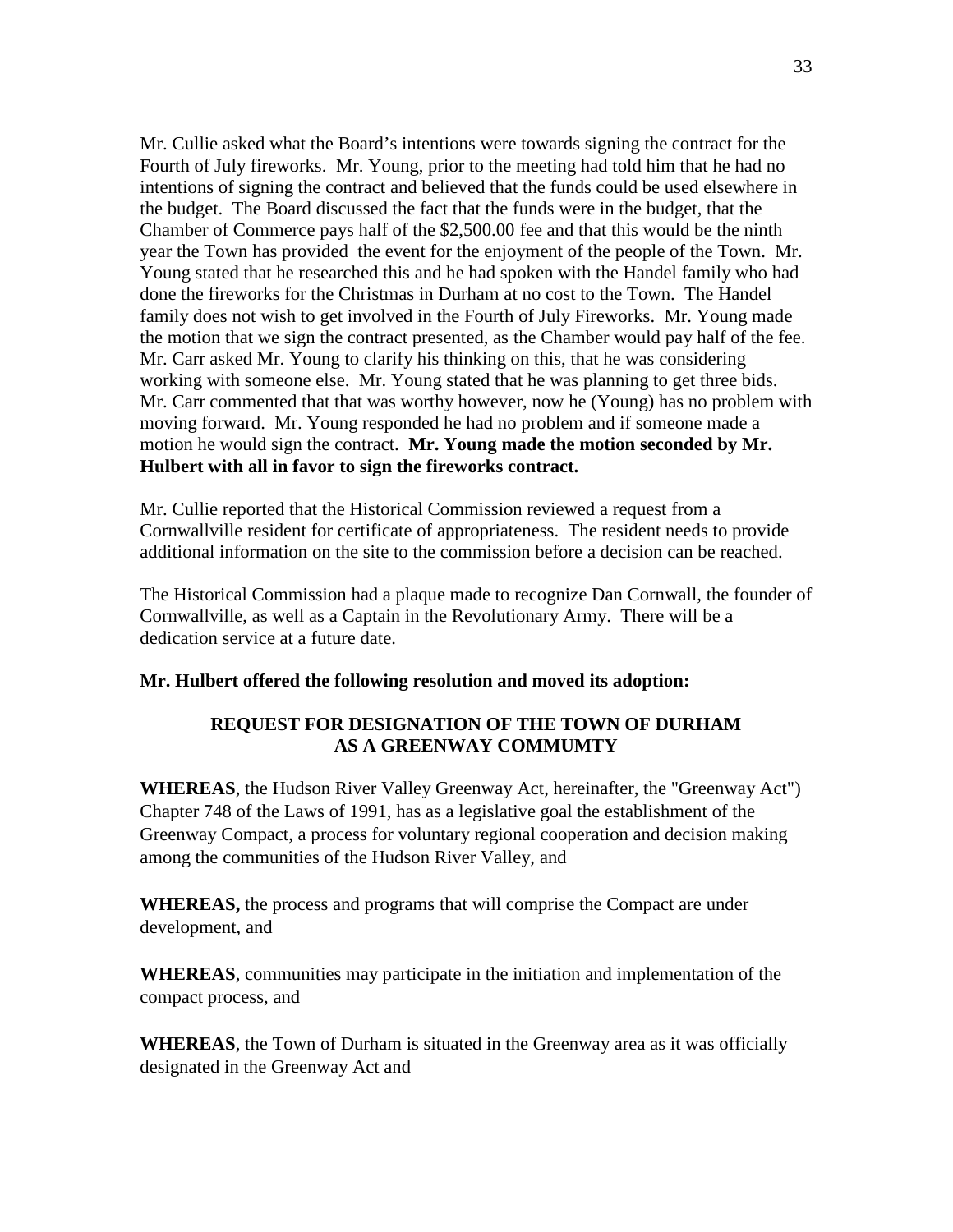**WHEREAS**, the Greenway Act permits the Hudson River Valley Greenway Communities Council (hereinafter the "Council"), and the Greenway Conservancy for the Hudson River Valley, Inc. hereinafter the "Conservancy") to assist communities in developing local planning and projects related to the five criteria contained in the Greenway Act: natural and cultural resource protection, regional planning, economic development (including tourism, agriculture and urban redevelopment), enhancing public access to the Hudson River and heritage and environmental education, and

**WHEREAS**, communities can become eligible to receive technical and financial assistance from the Greenway, and

**WHEREAS**, community participation in the Greenway planning process is voluntary, and

**WHEREAS**, the Greenway Act does not supersede or change the powers that the State has previously granted municipal governments under the New York State Constitution, the Municipal Home Rule Law or pursuant to the various municipal enabling acts, and

## **NOW THEREFORE BE IT RESOLVED AS FOLLOWS:**

The Town Board of the Town of Durham supports the criteria contained in the Greenway Act and the process by which the Compact will be achieved, and

The Town Board of the Town of Durham endorses the designation of the Town of Durham by the Greenway Council and Conservancy as a *Green way Community.*

SECONDED BY: Mrs. Sutton

ROLL CALL: Mr. Carr Aye Mr. Elpel Aye Mr. Hulbert Aye Mrs. Sutton Aye Mr. Young Aye

Referring to the Dog Control Offier's report, Mr. Elpel commented on the stray dog at his neighbor's home. The dog is very shy and unapproachable. He is trying to befriend it; it does seems to be healthy and well fed.

Cindy Moore submitted her request to the Board to resign as clerk to the Supervisor due to a hostile work environment created by Mr. Young. She requested to remain as clerk to the Highway Superintendent and Assessor. Mr. Carr asked if the letter detailing the events leading to the request to resign could be read aloud prior to adjourning to executive session. Mrs. Moore granted her permission. Mr. Carr first commented on the superb job that Mrs. Moore has done in her nine years as clerk to the supervisor. There has never been a complaint to the Board regarding her performance and each audit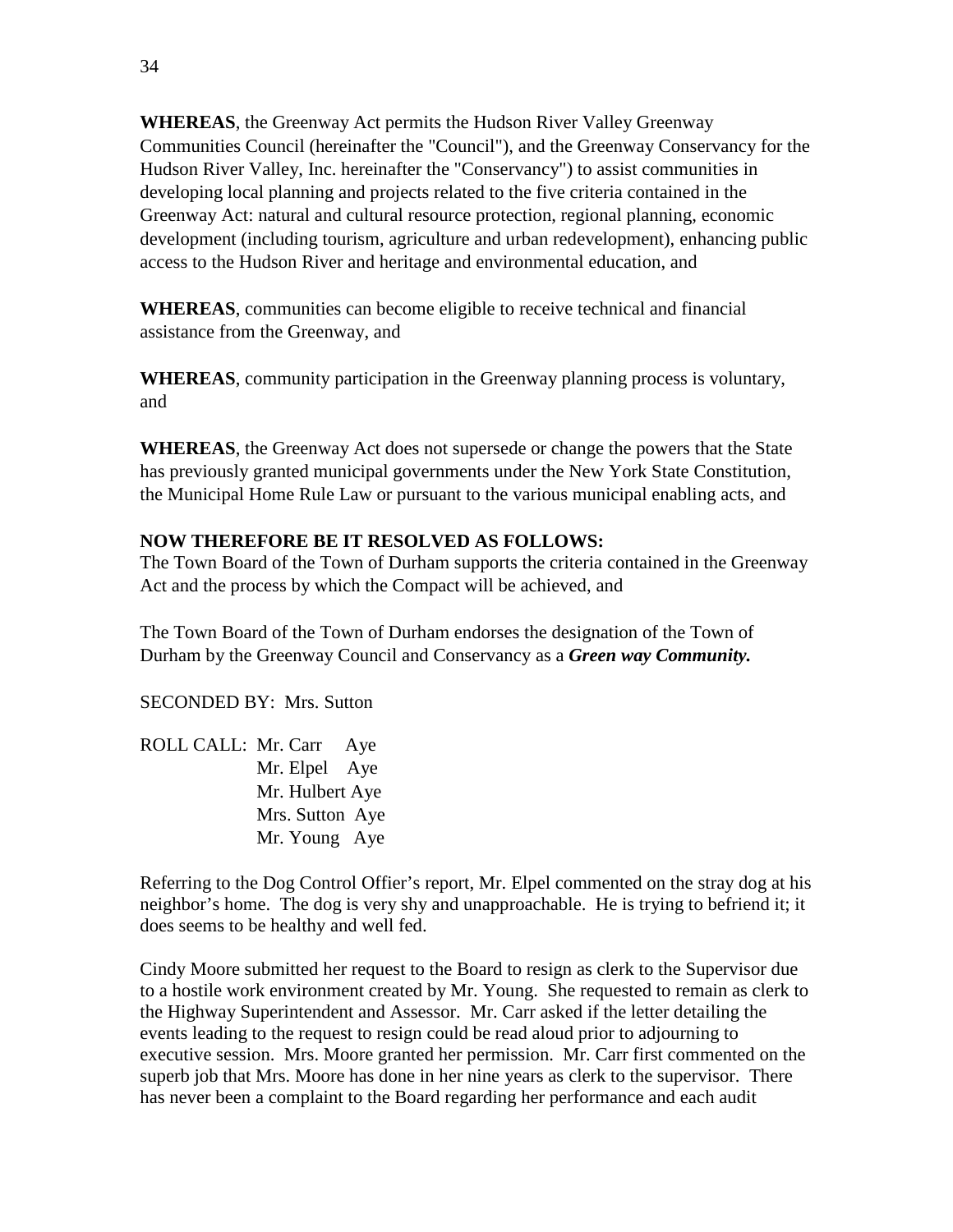whether private or state has been very commendable. There has never been any material or significant deficiencies the most we have ever seen are points of information to consider. Mr. Carr sees this as a possible loss of a very valuable employee, under circumstances that he finds very troubling. Mr. Carr read aloud the list of issues presented by Mrs. Moore as cause for her request to resign. Mr. Young then refused to go into executive session to discuss this matter, therefore the discussion continued in the open meeting. Mr. Carr invited Mr. Young to explain in a factual and truthful way what is behind his inappropriate and embarrassing behavior. Mr. Young commented that "This is all blown out of proportion." Mr. Carr continued to comment on his annoyance with the fact that instead of moving ahead the Board seems to get together each month and deal with issues that Mr. Young has created. Mr. Carr suggested that Mrs. Moore's position be designated as Town Comptroller and report to the Board rather than directly to Mr. Young. Mr. Young commented that he is not sure that can be done. Mr. Young added, that he tries to do the right thing and it gets twisted. He feels that the pickup truck should have been put out for bid. He feels that things have been let go in Durham for so long and he doesn't go with the flow.

Mr. Carr questioned Mr. Young about a letter he wrote to the State Comptroller's office to express his concern, *which was shared by other members of the Board*, requesting that they audit the Town of Durham for potential irregularities. Mr. Young requested a copy of the letter that Mr. Carr referred to. Mr. Carr further commented, "The audit was performed and the Town received a virtually perfect bill of health, so tragically once again you misrepresented the position of the Board and the situation in the Town." Mr. Carr questioned whether Mr. Young even knew the position of the Town or a problem if he (Young) were to see it and simply focus on the ones he (Young) tries to create. Mr. Young responded that anyone who comes into the supervisor's position is told that they should have the books audited. Mr. Carr stated that the books had just been audited. Mr. Young claims that he did not know that. Mr. Carr read allowed the letter that Mr. Young sent to the state requesting the audit and stating that he was aware of an independent audit performed by firm from Catskill. The letter stated that the Board and he were questioning the transaction between the Irish Cultural Center and the bidding process of the Ambulance Building.

Jodi Wood spoke as a member of the community stating that Mr. Young is a embarrassment to the community and that she would like to see Mr. Young resign, not Dr. Goldstein or Mrs. Moore.

Mr. Carr suggested that in light of the recent armed robberies and the happenings in the office that the Town be authorized to spend up to \$500.00 to install 2 cameras, 1 video recorder and 1 monitor to document the atmosphere that pervades these Town offices. **Mr. Carr made the above motion seconded by Mrs. Sutton with all in favor.** 

Mrs. Moore reminded the Board that her resignation was still on the table. Mr. Carr asked if she would hold it for two weeks. Mrs. Moore reminded the Board that her position as clerk to the supervisor, is at the sole discretion of the supervisor and does Mr. Young want her to stay. Mr. Young stated that he did want her to stay and that he never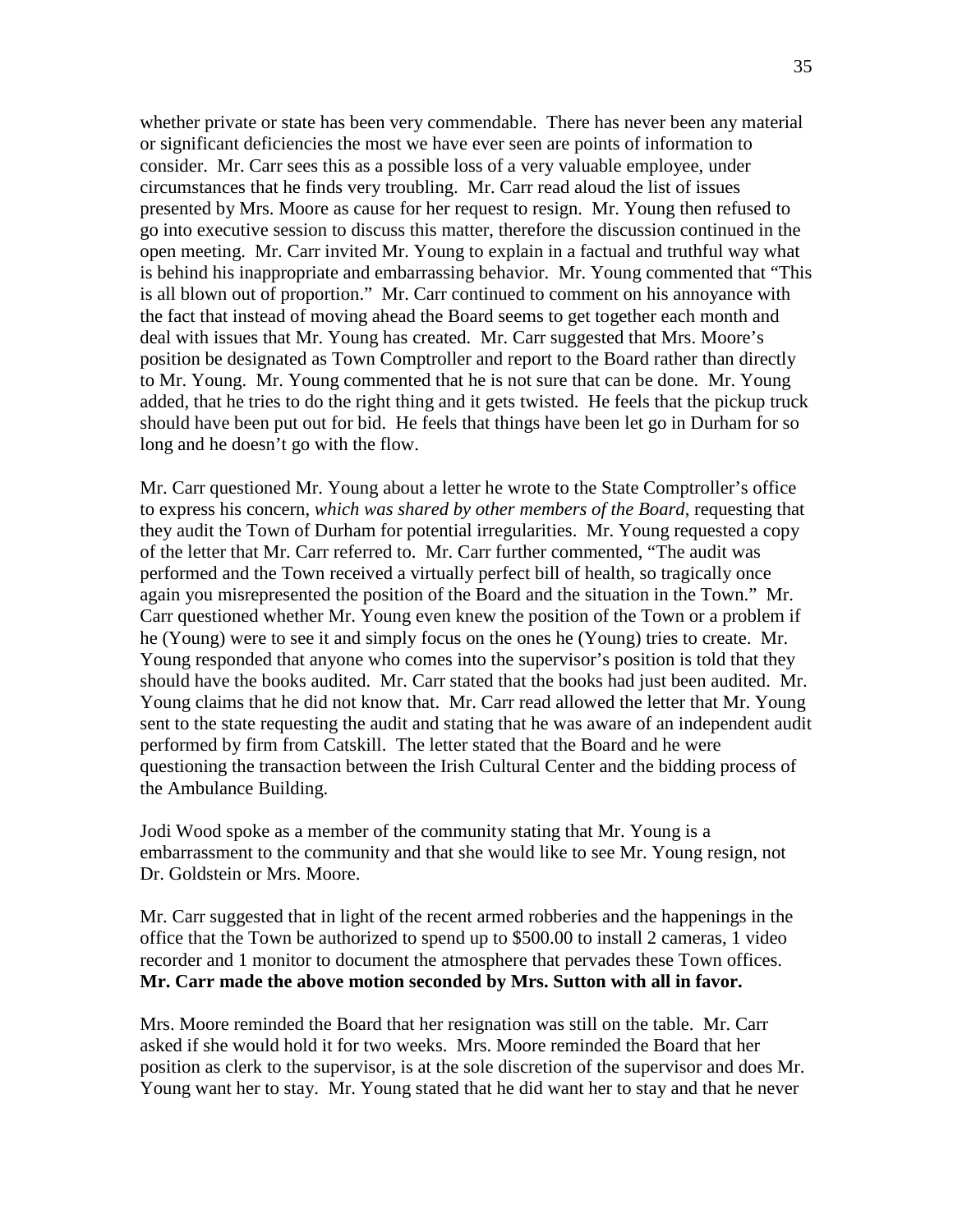wanted her to leave. He further commented that she was the best thing that ever happened to this Town. Chris Kohrs asked Mr. Young that if he truly felt that Mrs. Moore was the best thing for the Town that he back up his statement by resigning. Mr. Young commented that he can not resign because he was elected and the people want him to stay. Mrs. Moore continued to explain that she is tired of the heated arguments and physical treats from Mr. Young to employees of the Town. Mr. Young asked if Mrs. Moore would stay for another month. She agreed to stay until the next Board meeting however, she would be altering her schedule so that she is never alone in the office. Mr. Moore added that Mr. Young as a public official should be treating everyone with respect. He has heard him degrade the officers of the Town and the Board members. Mr. Moore is feeling the effects of the damage the Mr. Young has created when trying to deal with other areas of local and state government.

Mr. Young asked Mr. Schmidt to comment on the NYS Fire Prevention and Building Code. The Board discussed the suggested resolution and **Mr. Hulbert made the motion seconded by Mrs. Sutton to adopt the NYS Fire Prevention and Building Code with all in favor.** 

## **Mr. Hulbert made the motion seconded by Mrs. Sutton with all in favor to approve the following transfers:**

| From: | A 7110.400 | Parks Contractual           | \$2,322.49 |
|-------|------------|-----------------------------|------------|
| To:   | A 7110.200 | Parks Equipment             |            |
| From: | A 8810.400 | <b>Cemetery Contractual</b> | \$500.00   |
| To:   | A 8810.200 | Cemetery Equipment          |            |

Mr. Ohm shared financial statistics of the county with the Board and audience. The bonded indebtedness at the end of this year will be at almost seventeen million dollars. Dr. Goldstein asked if the tobacco settlement money is being used for a smoking cessation program. Mr. Ohm stated that \$20,000 or \$25,000 of the seven million was appropriated for the cessation program the balance of the funds went into the new office building on main street Catskill.

Mr. Skarstrom asked if the Association of Town Supervisors has been set up to counterbalance the legislature and if our Town Board is addressing the situation. Mr. Carr commented that in light of our own Town government at this time trying to direct the county would be like the pot calling the kettle black. Mr. Hulbert said that he was told that the Association of Town Supervisors has been discontinued for lack of interest. Mr. Ohm reminded us that the power in the county is based on weighted voting which is based on population.

Abstract #307, consisting of Vouchers #298 through #363 in the amount of \$40,360.22 was reviewed and approved for payment. The total amount was broken down as follows:

General Funds \$14,502.53